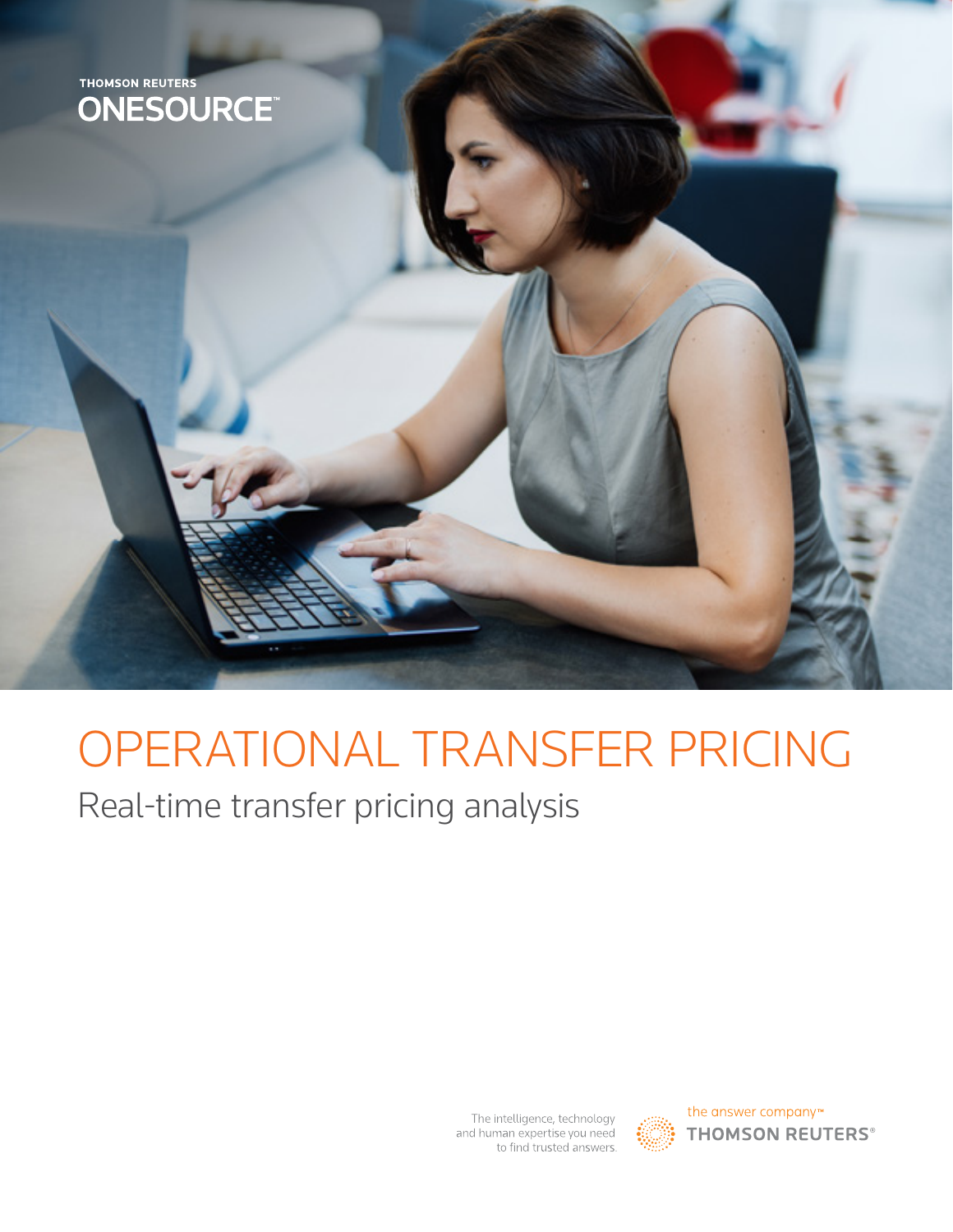There's no question that tax professionals around the world are experiencing increased pressure when it comes to global tax reporting. Lack of controls, manual processes, cost inefficiencies, security and reputation continue to be top challenges when it comes to transfer pricing operations. These challenges have many global companies re-evaluating their transfer pricing process.

Transfer pricing brings a fundamental tax focus to intercompany transactions and impacts tax, finance/accounting, IT and customs teams in every region, each with their own priorities. Ultimately, CFOs in most global companies now consider transfer pricing a strategic issue with critical risks and opportunities that need to be managed. Otherwise, they will suffer endless hours under audit, lost deductions, double taxation and worse.



### How is your organization dealing with data, risk and efficiency throughout the transfer pricing lifecycle?

Thomson Reuters ONESOURCE™ Operational Transfer Pricing is a groundbreaking technology that makes it possible for you to actively deal with transfer pricing volatility by managing data, mitigating risk and increasing efficiency.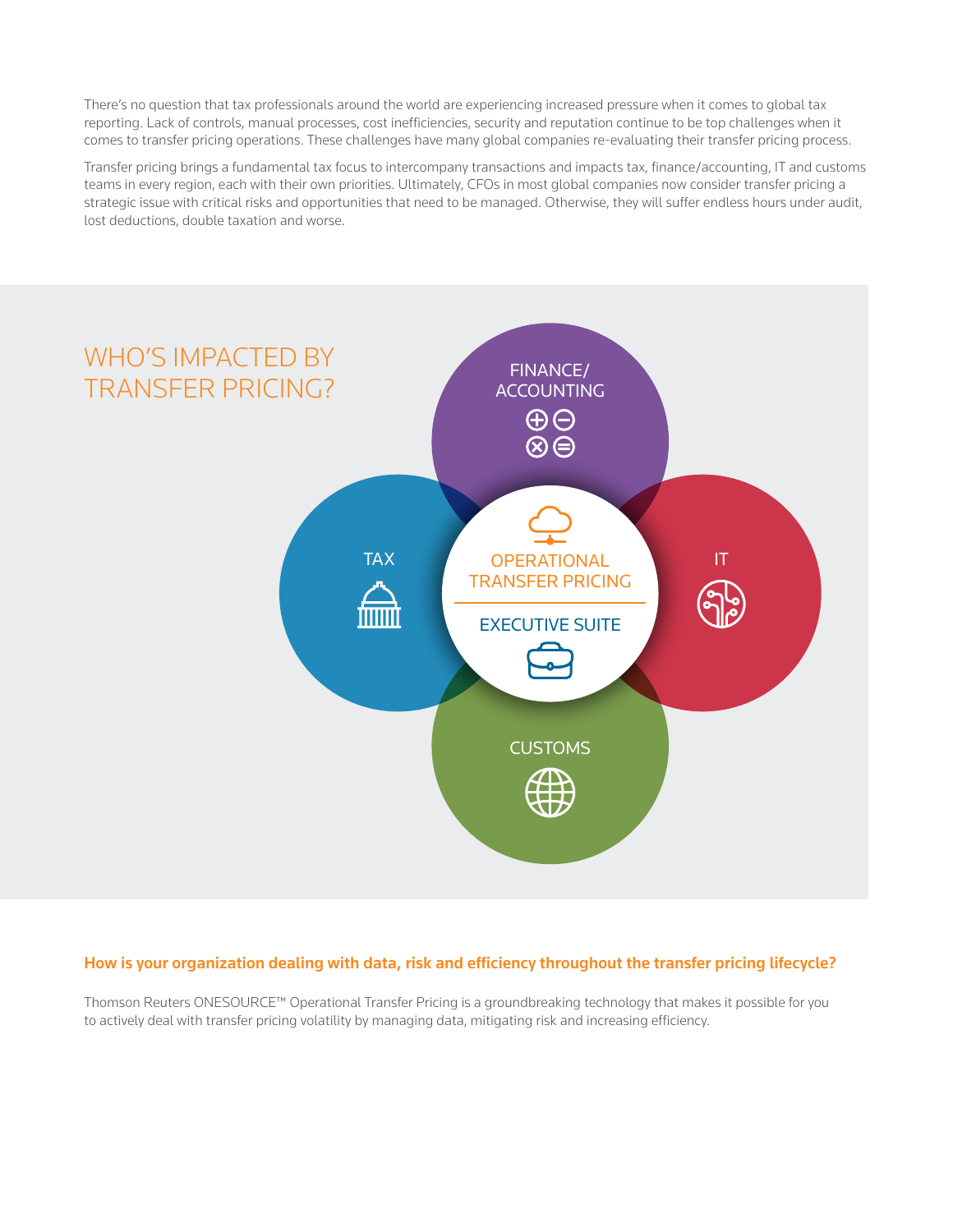# MANAGE DATA

**THE CHALLENGE:** Disparate sources. A single, harmonized ERP system is very rare in global companies. Data is often scattered across the globe in different formats, owned by various groups and collected in spreadsheets. These manual tables are time intensive, difficult to update and offer no source data visibility.

**THE SOLUTION:** ONESOURCE Operational Transfer Pricing allows you to seamlessly collect, validate and standardize your data in a centralized system regardless of data sources or location. Our hosted platform uses Big Data technology for easy access to archived data and fast processing speed for even the most complex calculations.

**THE CHALLENGE:** BEPS. Most tax professionals worry about meeting the new annual BEPS reporting requirements. Successful BEPS reports should tell ONE coherent story across all of your businesses, supported by the transaction details. Will your disclosures lead to increased audits with lost deductions and penalties?

**THE SOLUTION:** ONESOURCE Operational Transfer Pricing allows tax professionals to analyze, consolidate and report ONE fully supported transfer pricing story to tax authorities. We have the solution and expertise to help companies navigate the complete lifecycle of transfer pricing, from monthly operations to annual reporting and successful audit defense.

# MITIGATE RISK

**THE CHALLENGE:** Cost allocations. In most companies, the tax team sets transfer pricing policies, and the accounting team is responsible for applying the rules and booking the results. This common separation of duties and lack of a centralized platform makes it difficult to ensure that local country tax rules and transfer pricing policies are being correctly applied to all transactions and cost allocations.

**THE SOLUTION:** ONESOURCE Operational Transfer Pricing brings all transaction data together, applies all cost allocation rules, performs true-ups and exports adjusting journal entries or invoicing data throughout the year. Big data technology can process millions of SKU-level transactions in minutes, rather than hours or weeks, with complete visibility and traceability needed for successful audit defense.

**THE CHALLENGE:** Tracking. Successful transfer pricing navigation requires being able to quickly assess year-to-date results against budget forecasts and targets on a monthly basis. With limited data testing and visibility to details throughout the year, most companies find it impossible to accurately track their comparative performance results and often face substantial year-end adiustments.

**THE SOLUTION:** ONESOURCE Operational Transfer Pricing redefines the standard for monitoring, forecasting, planning and actively managing transfer pricing on a monthly or quarterly basis versus the traditional annual process. Monitor and proactively respond to transfer pricing results within the monthly close cycle ensuring policy compliance, maximizing business results and minimizing risk.

# INCREASE EFFICIENCY

**THE CHALLENGE:** Staying current. Without a centralized transfer pricing platform, it's difficult to keep up with local tax rates and transfer pricing rules, formulas, data, etc. and be sure they're all being properly applied to allocations, monitoring and testing.

**THE SOLUTION:** The ONESOURCE Operational Transfer Pricing platform manages all data, rules, rates and changes that can be updated in one place, including audit trails to confirm who made changes and when. This delivers tight internal controls, reduces risk and improves strategic planning accuracy.

**THE CHALLENGE:** Reporting. The dynamic and changing operations of global companies demand robust and flexible reporting, visibility to transaction details and the speed to refresh often to capturing last minute changes and adjustments.

**THE SOLUTION:** ONESOURCE Operational Transfer Pricing uses big data technology to manage volumes of transaction data with flexible PivotTable reporting views to meet any internal and external reporting requirements, especially ad hoc reports for management or audit defense. Delivered via an intuitive, user-friendly interface allows robust reporting and analytics.